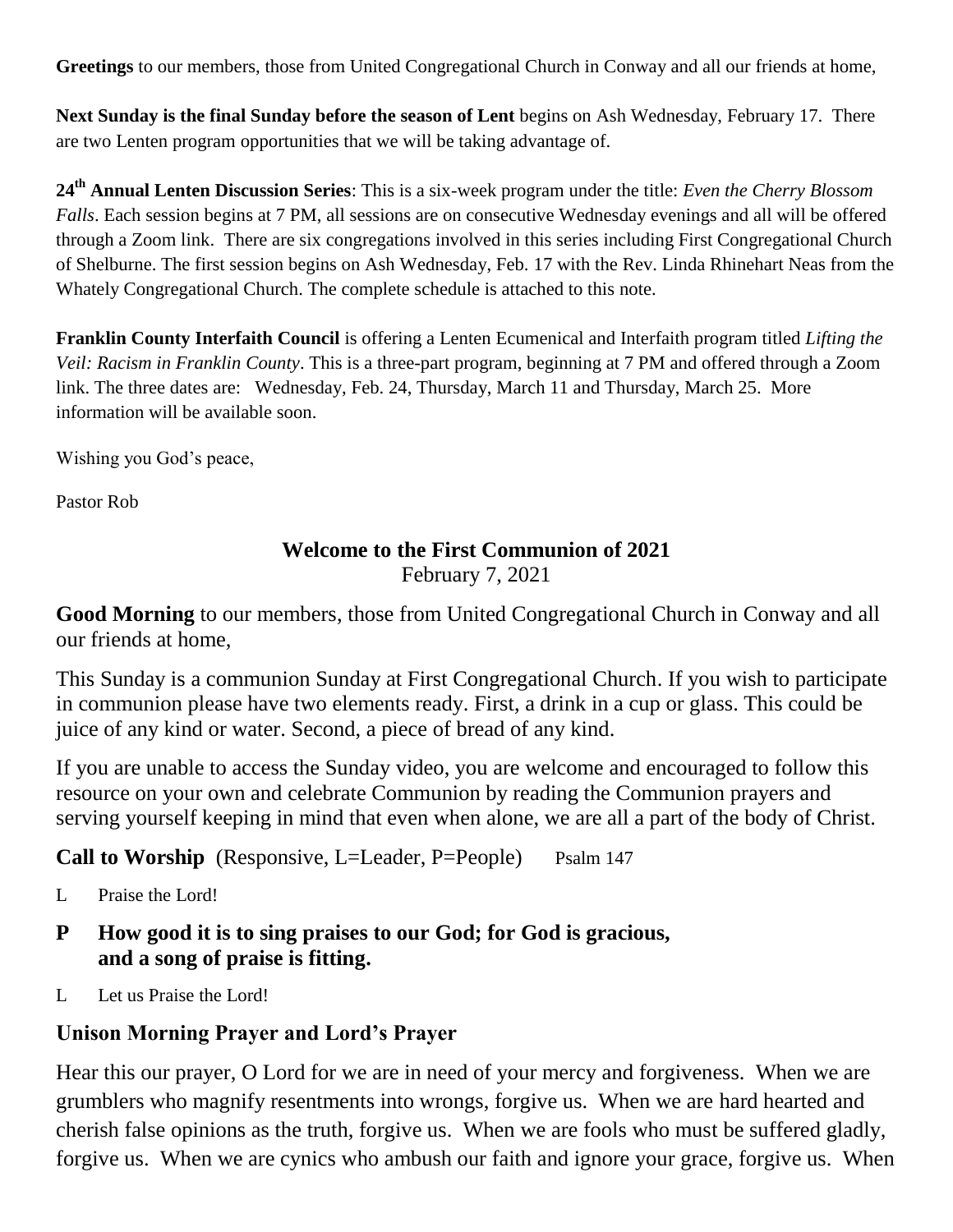we hear your call and refuse to listen, forgive us. Grant us your mercy, O God, and teach us to forgive ourselves and others, for the sake of Christ who taught us pray, saying…*Our Father, who art in heaven, hallowed be thy name. Thy kingdom come, thy will be done, on earth as it is in heaven. Give us this day our daily bread and forgive us our debts as we forgive our debtors. And lead us not into temptation but deliver us from evil. For thine is the kingdom and the power and the glory forever. Amen.*

#### **Prayers of the People**

Today's prayer is one for every Christian especially in preparation for receiving communion. This prayer is based on the prayer, "Help Our Unbelief" written by the Rev. Dr. Roy Pearson.

God of the seen and unseen, God in whom we live and move and have all of our being, we gather this day in worship, and we turn all our attention to this moment to prayer. We are gathered as one body from different homes and separate situations. Our purposes are many and our hopes are as many as the people in our congregations. We admit that we do not always agree with each other, that there have been misunderstandings, even resentments among us. Yet, here in our time of prayer we stand on level ground; conscious of hungers and questions that only you can satisfy and humbled by our own wayward natures. We affirm before you that as we gather for worship, we are one. One in the search for your nature and being, one in the need of your mercy and forgiveness, one in the need of your unconditional love, and one in the longing for your peace. Come to each of us, uphold our noblest ambitions. Lift up your light within each of us, kindle it into brightness, that we will be unencumbered by the darkness of our doubts and be free from our anxieties. Grant, O God that we have no loyalty other than you. Not wealth, not advancement in work or distinction at large, not comfort or safety or public acclamation. Grant that we make no graven images, nor bow to those around us. Remind us how much we have done in your name and at your calling. Remind us of how much has been left undone that we have been called to accomplish. Encourage us to fulfillment by sparing us the guilt of bearing untrue witness against our neighbors and neglecting to listen, intently, before we pass judgement. Fill us at last, O God, with such gratitude to you and for your blessings, that we need not be diverted by the blessings of others. And now, loving God, hear these our prayers (personal prayer and meditation). God of the seen and unseen, God in whom we live and move and have all of our being, we gather this day in worship, in prayer and in gratitude. Amen.

**Scripture Reading:** Mark 1:29-39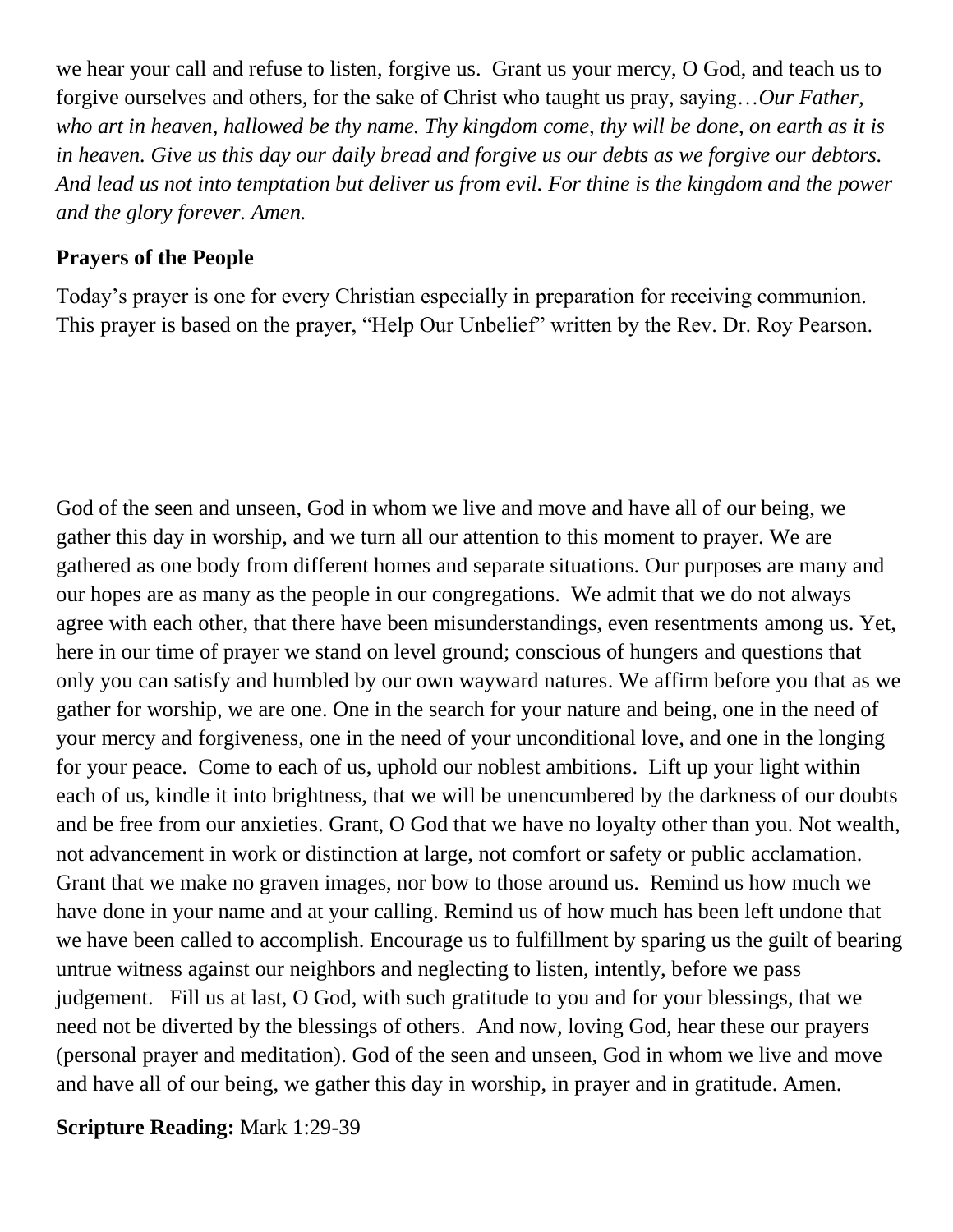The Gospel of Mark traces the ministry of Jesus at a breakneck pace. The word "immediately," is used by the author no less than 27 times. The first chapter sets this pace by concisely relating: The proclamation of John the Baptist. The baptism of Jesus. The temptation of Jesus. The calling of the disciples. The healing of a man with an unclean spirit. The healing of the mother-in-law of Simon Peter. Jesus' preaching tour of Galilee, and the healing of a leper. All this in only 45 verses. This morning we continue to make our way through this first full chapter.

*As soon as they left the synagogue, they entered the house of Simon and Andrew, with James and John. Now Simon's mother-in-law was in bed with a fever, and they told him about her at once. He came and took her by the hand and lifted her up. Then the fever left her, and she began to serve them. That evening, at sundown, they brought to him all who were sick or possessed with demons. And the whole city was gathered around the door. And he cured many who were sick with various diseases and cast out many demons; and he would not permit the demons to speak, because they knew him. In the morning, while it was still very dark, he got up and went out to a deserted place, and there he prayed. And Simon and his companions hunted for him. When they found him, they said to him, "Everyone is searching for you." He answered, "Let us go on to the neighboring towns, so that I may proclaim the message there also; for that is what I came out to do." And he went throughout Galilee, proclaiming the message in their synagogues and casting out demons.*

> Here ends the reading from The Gospel according to Mark

After the reading, you may reflect on this passage. The sermon for this text is included on our video.

### **Sermon:** *A Day in the Life*

### **The Sacrament of Communion**

### **The Invitation**

Jesus said, *Come, unto me all ye that labor and are heavy laden and I will give you rest*. On this day may we come to this table of Christ seeking a moment of rest. May we find refreshment for our tired and parched souls in the breaking of bread and the pouring of the cup. May we find fresh forgiveness and mercy overflowing in the life, death, and resurrection of Jesus Christ. This morning, may we find that it is here we may see Jesus and receive his grace, and his peace to continue as the body of Christ in our day and our age. So, come from the north and from the south, the east and from the west and gather here not because you must, but because you may.

### **The Prayer of Consecration**

Fill us with your glory, O God, and send your Holy Spirit on these offerings that you have created. As this bread was scattered on the mountains, the hills and in the valleys, and was gathered to become a single body and as this fruit of the vine, sprung from the holy vine of David, and became a single mystery, so too gathers the church of Jesus Christ. Each time that we eat this bread and drink from this chalice we announce Christ's death and proclaim his